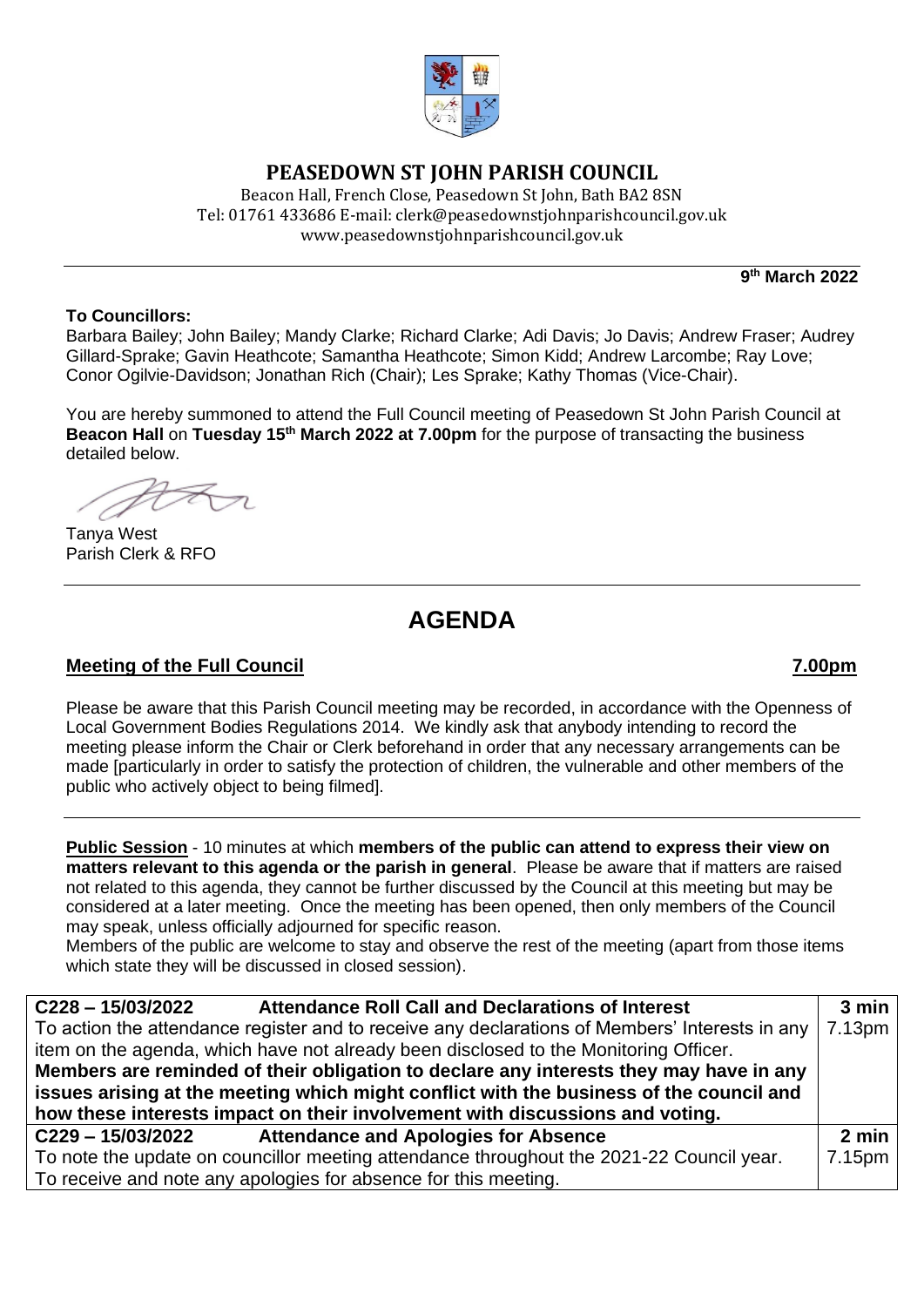| C230-15/03/2022<br><b>Minutes</b>                                                                                            | 2 min  |
|------------------------------------------------------------------------------------------------------------------------------|--------|
| i. To resolve to approve the minutes of the Full Council meeting held on 15 <sup>th</sup> February<br>2022.                  | 7.17pm |
| ii. To sign the above listed minutes.                                                                                        |        |
| $C231 - 15/03/2022$<br><b>Clerk's Report</b>                                                                                 | 4 min  |
| To receive, for information, a report from the Clerk on any outstanding actions from the last                                | 7.21pm |
| meeting, or items of particular note or feedback requested via Planner.<br><b>Items for Urgent Report</b><br>C232-15/03/2022 | 2 min  |
| Items which have been brought to the attention of the Chair, prior to the meeting, and that, in                              | 7.23pm |
| their opinion, should be reported on as a matter of urgency.                                                                 |        |
| <b>Planning Related Matters</b><br>$C233 - 15/03/2022$                                                                       | 20 min |
| A. To resolve to determine the Parish Council's official response regarding the following                                    | 7.43pm |
| planning applications:                                                                                                       |        |
| Reference: 22/00849/FUL<br>i.                                                                                                |        |
| Address: 76 Frederick Avenue, Peasedown St John, Bath, BA2 8JA                                                               |        |
| Proposal: Construction of driveway to front of dwelling                                                                      |        |
| Applicant: Mrs Jolanta Zahora                                                                                                |        |
| ii. Reference: 22/00895/FUL                                                                                                  |        |
| Address: Sulis Hospital Bath, Foxcote Avenue, Peasedown St John, Bath, BA2 8SQ                                               |        |
| Proposal: Erection of lower ground floor single storey extension comprising a new CT                                         |        |
| scanner and ancillary control room with external plant enclosures.                                                           |        |
| Applicant: Royal United Hospitals Bath NHS Foundation Trust                                                                  |        |
| iii. Reference: 22/00904/FUL                                                                                                 |        |
| Address: 17 Wellow Lane, Peasedown St John, Bath, BA2 8JQ                                                                    |        |
| Proposal: Erection of single storey orangery                                                                                 |        |
| Applicant: Mr Jones                                                                                                          |        |
| iv. Reference: 21/05622/FUL                                                                                                  |        |
| Address: 36 Naishes Avenue, Peasedown St. John, Bath, BA2 8TW.                                                               |        |
| Proposal: Erection of a two-storey side extension and single storey rear extension                                           |        |
| (Resubmission). Revised plans.                                                                                               |        |
| Applicant: Mr Daniel Hillier                                                                                                 |        |
|                                                                                                                              |        |
| B. To receive a report on the following:                                                                                     |        |
| Planning decisions issued by B&NES Council.                                                                                  |        |
| ii. Planning enforcement matters.                                                                                            |        |
| iii. Planning applications not invited to comment / appeals / pending applications /                                         |        |
| applications from neighbouring parishes.                                                                                     |        |
| iv. Progress on the Greenlands Road development of 89 dwellings.                                                             |        |
| <b>C. Local Planning Policy</b>                                                                                              |        |
| To receive an update on the new B&NES Local Plan including the presentation slides from                                      |        |
| the briefing held on 1 <sup>st</sup> March 2022 attended by Cllr Rich and the Clerk.                                         |        |
|                                                                                                                              |        |
| D. A37 / A367 Bus, Walking & Cycling Study                                                                                   |        |
| To receive an update on an engagement update on the A37/A367 bus, walking and                                                |        |
| cycling study in relation to the Somer Valley links to Bristol and Bath following a briefing                                 |        |
| session held on 10 <sup>th</sup> March 2022 attended by Cllr Rich and the Clerk.                                             |        |
|                                                                                                                              |        |
| E. Public Rights of Way                                                                                                      |        |
| To receive the decision regarding the change to the Public Rights of Way network in                                          |        |
| respect of Public Footpath BA19/22, at Skylark Farm, in the Parish of Peasedown St John.                                     |        |
| C234-15/03/2022<br><b>Memorial Trees and Benches Policy</b>                                                                  | 5 min  |
| To review and to determine the draft Memorial Trees and Benches Policy for adoption. To                                      | 7.48pm |
| include consideration of request for a memorial tree to be located on the Recreation Ground.                                 |        |
|                                                                                                                              |        |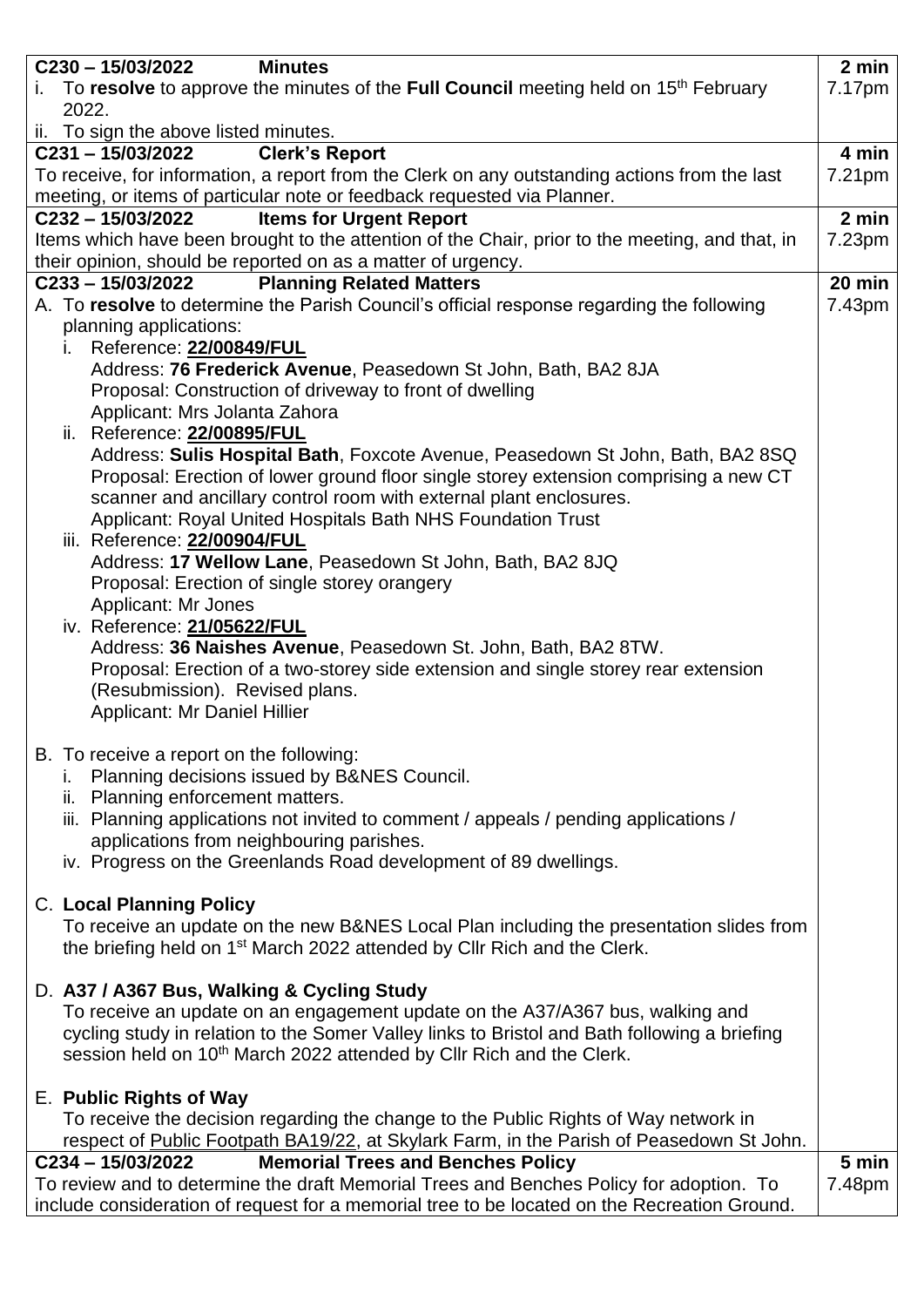| C235-15/03/2022<br><b>Financial Matters &amp; Schedule of Payments</b>                                                                                                                                                                                                                                                                                                                                                                                                                                                                                                                                                                                                                                                                                                                                                                                                                                                                                                                                                                                                                                                                                                                                                                                                                                                                                                                                                                                                                                                                                                                      | 8 min         |
|---------------------------------------------------------------------------------------------------------------------------------------------------------------------------------------------------------------------------------------------------------------------------------------------------------------------------------------------------------------------------------------------------------------------------------------------------------------------------------------------------------------------------------------------------------------------------------------------------------------------------------------------------------------------------------------------------------------------------------------------------------------------------------------------------------------------------------------------------------------------------------------------------------------------------------------------------------------------------------------------------------------------------------------------------------------------------------------------------------------------------------------------------------------------------------------------------------------------------------------------------------------------------------------------------------------------------------------------------------------------------------------------------------------------------------------------------------------------------------------------------------------------------------------------------------------------------------------------|---------------|
| In accordance with the Financial Regulations and Standing Orders:                                                                                                                                                                                                                                                                                                                                                                                                                                                                                                                                                                                                                                                                                                                                                                                                                                                                                                                                                                                                                                                                                                                                                                                                                                                                                                                                                                                                                                                                                                                           | 7.56pm        |
| To review and resolve to approve the schedule of payments and ratify those already<br>i.                                                                                                                                                                                                                                                                                                                                                                                                                                                                                                                                                                                                                                                                                                                                                                                                                                                                                                                                                                                                                                                                                                                                                                                                                                                                                                                                                                                                                                                                                                    |               |
| made in relation to the accounts for year ending 31 <sup>st</sup> March 2022.                                                                                                                                                                                                                                                                                                                                                                                                                                                                                                                                                                                                                                                                                                                                                                                                                                                                                                                                                                                                                                                                                                                                                                                                                                                                                                                                                                                                                                                                                                               |               |
| ii. To review the summary of General and Ear Marked Reserves and Committed                                                                                                                                                                                                                                                                                                                                                                                                                                                                                                                                                                                                                                                                                                                                                                                                                                                                                                                                                                                                                                                                                                                                                                                                                                                                                                                                                                                                                                                                                                                  |               |
| Expenditure.                                                                                                                                                                                                                                                                                                                                                                                                                                                                                                                                                                                                                                                                                                                                                                                                                                                                                                                                                                                                                                                                                                                                                                                                                                                                                                                                                                                                                                                                                                                                                                                |               |
| iii. To consider subscription payments for various professional supporting bodies.                                                                                                                                                                                                                                                                                                                                                                                                                                                                                                                                                                                                                                                                                                                                                                                                                                                                                                                                                                                                                                                                                                                                                                                                                                                                                                                                                                                                                                                                                                          |               |
| iv. To ratify the emergency expenditure on tree works from damage due to recent storms. To                                                                                                                                                                                                                                                                                                                                                                                                                                                                                                                                                                                                                                                                                                                                                                                                                                                                                                                                                                                                                                                                                                                                                                                                                                                                                                                                                                                                                                                                                                  |               |
| receive update on those tree works and any associated insurance claims.                                                                                                                                                                                                                                                                                                                                                                                                                                                                                                                                                                                                                                                                                                                                                                                                                                                                                                                                                                                                                                                                                                                                                                                                                                                                                                                                                                                                                                                                                                                     |               |
| Order of Known Business, Project Budgets and EMR<br>$C236 - 15/03/2022$                                                                                                                                                                                                                                                                                                                                                                                                                                                                                                                                                                                                                                                                                                                                                                                                                                                                                                                                                                                                                                                                                                                                                                                                                                                                                                                                                                                                                                                                                                                     | 4 min         |
| To note the report on progress and the expenditure in relation to the Order of Known                                                                                                                                                                                                                                                                                                                                                                                                                                                                                                                                                                                                                                                                                                                                                                                                                                                                                                                                                                                                                                                                                                                                                                                                                                                                                                                                                                                                                                                                                                        | 8.00pm        |
| Business for the 2020-21 council year and the 2021-22 council year. Also, of the previously                                                                                                                                                                                                                                                                                                                                                                                                                                                                                                                                                                                                                                                                                                                                                                                                                                                                                                                                                                                                                                                                                                                                                                                                                                                                                                                                                                                                                                                                                                 |               |
| agreed larger operational projects.                                                                                                                                                                                                                                                                                                                                                                                                                                                                                                                                                                                                                                                                                                                                                                                                                                                                                                                                                                                                                                                                                                                                                                                                                                                                                                                                                                                                                                                                                                                                                         |               |
| <b>Council Committee Updates</b><br>C237-15/03/2022                                                                                                                                                                                                                                                                                                                                                                                                                                                                                                                                                                                                                                                                                                                                                                                                                                                                                                                                                                                                                                                                                                                                                                                                                                                                                                                                                                                                                                                                                                                                         | <b>15 min</b> |
| To receive updates, and make associated decisions on recommendations raised at the                                                                                                                                                                                                                                                                                                                                                                                                                                                                                                                                                                                                                                                                                                                                                                                                                                                                                                                                                                                                                                                                                                                                                                                                                                                                                                                                                                                                                                                                                                          | 8.15pm        |
| following meetings, which have met since the last Full Council meeting:                                                                                                                                                                                                                                                                                                                                                                                                                                                                                                                                                                                                                                                                                                                                                                                                                                                                                                                                                                                                                                                                                                                                                                                                                                                                                                                                                                                                                                                                                                                     |               |
| <b>Finance &amp; Amenities Committee</b> – Advisory Panel meeting held on $1st$ March 2022.                                                                                                                                                                                                                                                                                                                                                                                                                                                                                                                                                                                                                                                                                                                                                                                                                                                                                                                                                                                                                                                                                                                                                                                                                                                                                                                                                                                                                                                                                                 |               |
| $\triangleright$ Recommendation on the football facilities including the proposed tea hut/toilet. To                                                                                                                                                                                                                                                                                                                                                                                                                                                                                                                                                                                                                                                                                                                                                                                                                                                                                                                                                                                                                                                                                                                                                                                                                                                                                                                                                                                                                                                                                        |               |
| include consideration of formally granting permission for CIIr Andy Larcombe to                                                                                                                                                                                                                                                                                                                                                                                                                                                                                                                                                                                                                                                                                                                                                                                                                                                                                                                                                                                                                                                                                                                                                                                                                                                                                                                                                                                                                                                                                                             |               |
| talk/liaise with the container and ground works contractors relating to the proposed tea                                                                                                                                                                                                                                                                                                                                                                                                                                                                                                                                                                                                                                                                                                                                                                                                                                                                                                                                                                                                                                                                                                                                                                                                                                                                                                                                                                                                                                                                                                    |               |
| hut/toilet project.                                                                                                                                                                                                                                                                                                                                                                                                                                                                                                                                                                                                                                                                                                                                                                                                                                                                                                                                                                                                                                                                                                                                                                                                                                                                                                                                                                                                                                                                                                                                                                         |               |
| <b>Personnel Committee</b> – Committee meeting held on 22 <sup>nd</sup> February 2022.                                                                                                                                                                                                                                                                                                                                                                                                                                                                                                                                                                                                                                                                                                                                                                                                                                                                                                                                                                                                                                                                                                                                                                                                                                                                                                                                                                                                                                                                                                      |               |
| The meeting will be adjourned for a 10-minute comfort break.                                                                                                                                                                                                                                                                                                                                                                                                                                                                                                                                                                                                                                                                                                                                                                                                                                                                                                                                                                                                                                                                                                                                                                                                                                                                                                                                                                                                                                                                                                                                |               |
| $C238 - 15/03/2022$<br><b>Advisory Panel Updates</b>                                                                                                                                                                                                                                                                                                                                                                                                                                                                                                                                                                                                                                                                                                                                                                                                                                                                                                                                                                                                                                                                                                                                                                                                                                                                                                                                                                                                                                                                                                                                        | 20 min        |
| A. To note the summary report of Advisory Panel meetings held in the current Council year                                                                                                                                                                                                                                                                                                                                                                                                                                                                                                                                                                                                                                                                                                                                                                                                                                                                                                                                                                                                                                                                                                                                                                                                                                                                                                                                                                                                                                                                                                   | 8.45pm        |
|                                                                                                                                                                                                                                                                                                                                                                                                                                                                                                                                                                                                                                                                                                                                                                                                                                                                                                                                                                                                                                                                                                                                                                                                                                                                                                                                                                                                                                                                                                                                                                                             |               |
| along with attendance numbers.                                                                                                                                                                                                                                                                                                                                                                                                                                                                                                                                                                                                                                                                                                                                                                                                                                                                                                                                                                                                                                                                                                                                                                                                                                                                                                                                                                                                                                                                                                                                                              |               |
| B. To note the reports from the following Advisory Panels - any recommendations or motions<br>raised requiring resolution are specified below:<br>Beacon Hall Coronavirus Secure Advisory Panel - No meeting held but an update<br>i.<br>will be provided.<br>ii. Civic Events Advisory Panel - Meeting held on Thursday 3rd March 2022 at 7.30pm.<br>To consider recommendations regarding Parish Council events to celebrate the<br>Queen's Platinum Jubilee on 2 <sup>nd</sup> June 2022.<br>iii. Clerk Liaison Panel - Meeting held on Wednesday 2 <sup>nd</sup> March 2022 at 6.00pm. To<br>receive update on current workload, staff objectives and training.<br>iv. Digital Transformation Strategy Advisory Panel - Meeting held on Thursday 3rd<br>March 2022 at 6.30pm. To receive update on the trials for delegate microphones for<br>use at council meetings.<br>v. Executive Committee Advisory Panel – Meeting held on Tuesday $8th$ March 2022 at<br>7.30pm. To consider recommendations regarding project and workload priorities.<br>vi. Jubilee Garden Advisory Panel - No meeting held but an update on the progress of<br>the project to be provided.<br>vii. Parish Map and Signage Project Advisory Panel - No meeting held but an update<br>on the progress of the project to be provided.<br>viii. Persimmon Land Transfer Advisory Panel – No meeting held but an update on the<br>progress of the project to be provided.<br>ix. Recreation Ground Improvements Advisory Panel - No meeting held but an update<br>on the progress of the project to be provided. |               |
| C. To note the scheduled forthcoming meetings for the following Advisory Panels:<br>Burial Committee Advisory Panel - Thursday 17th March 2022 at 7.30pm.<br>Ĺ.<br>ii. Civic Events Advisory Panel - Thursday 31 <sup>st</sup> March 2022 at 7.30pm.<br>iii. Clerk Liaison Panel - Wednesday 6th April 2022 at 6.00pm.<br>iv. Executive Committee Advisory Panel - Tuesday 5 <sup>th</sup> April 2022 at 7.00pm.                                                                                                                                                                                                                                                                                                                                                                                                                                                                                                                                                                                                                                                                                                                                                                                                                                                                                                                                                                                                                                                                                                                                                                            |               |